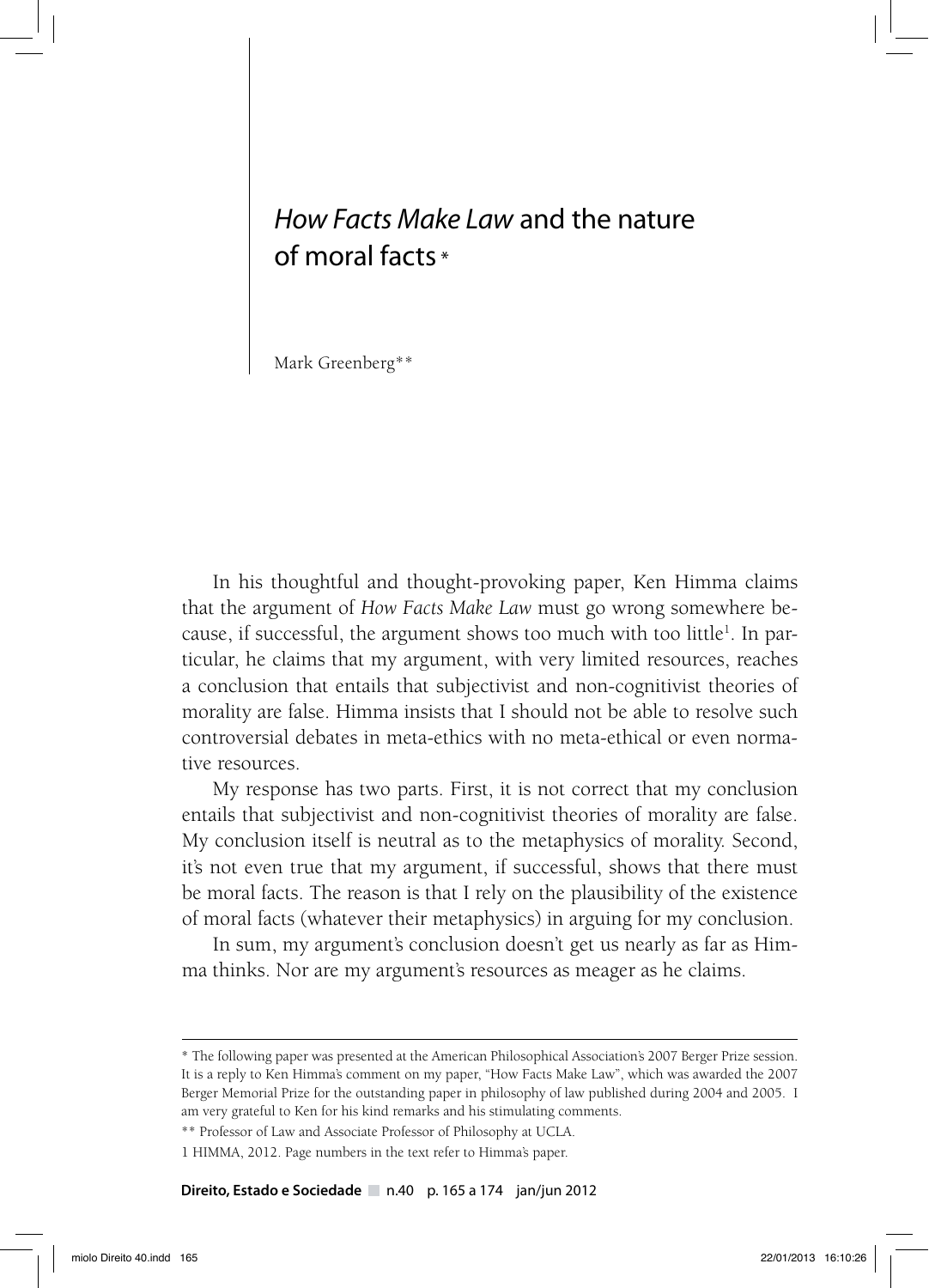#### **166** | Mark Greenberg

# A. *How Facts Make Law* is neutral with respect to the metaphysics of moral facts

My argument for the role of normative facts in *How Facts Make Law*  (HFML) is that there's a certain role in the constitutive explanation of legal facts that has to be filled, and moral facts are the best candidates<sup>2</sup>. So, in order to work out what demands my argument places on the metaphysics of moral facts, we should look at the nature of the relevant explanatory role.

I argue that factors independent of the law-determining practices – i.e., of the past decisions of legislators, judges, and so on – must determine how those practices contribute to the content of the law<sup>3</sup>. Since the question is how the law-determining practices affect people's obligations, rights, powers, and so on, the relevant normative facts have to be ones that bear on that question. (To save words, I'll say simply "obligations"). The main demand, therefore, is that the normative facts have to have the right content<sup>4</sup>.

Here are two examples:

i. Fairness requires giving some precedential weight even to incorrectly decided previous court decisions.

ii. Democratic values cut against legislative history's having any impact on the content of the law.

So I need it to be the case that fairness requires giving some precedential weight even to incorrectly decided previous court decisions, and that democratic values cut against legislative history's having any impact on the content of the law, and so on. But it's not obvious why the metaphysics matters. Suppose someone gave an otherwise successful subjectivist account of moral facts – for example, one on which they depend on what people would desire to desire under ideal conditions. Such an account is perfectly consistent with my argument.

<sup>2</sup> For elaboration, see GREENBERG, 2004/2006; 2006a; 2007a, 137-142.

<sup>3</sup> GREENBERG, 2004/2006, 241-253; 2006a, 268-284; 2007b, 9-10. (Citations to Greenberg 2004/2006 use the page numbers of the Hershovitz 2006 reprinting because the paper was corrected in the reprinted version.)

<sup>4</sup> See GREENBERG, 2004/2006, 254; 2006a, 284-289.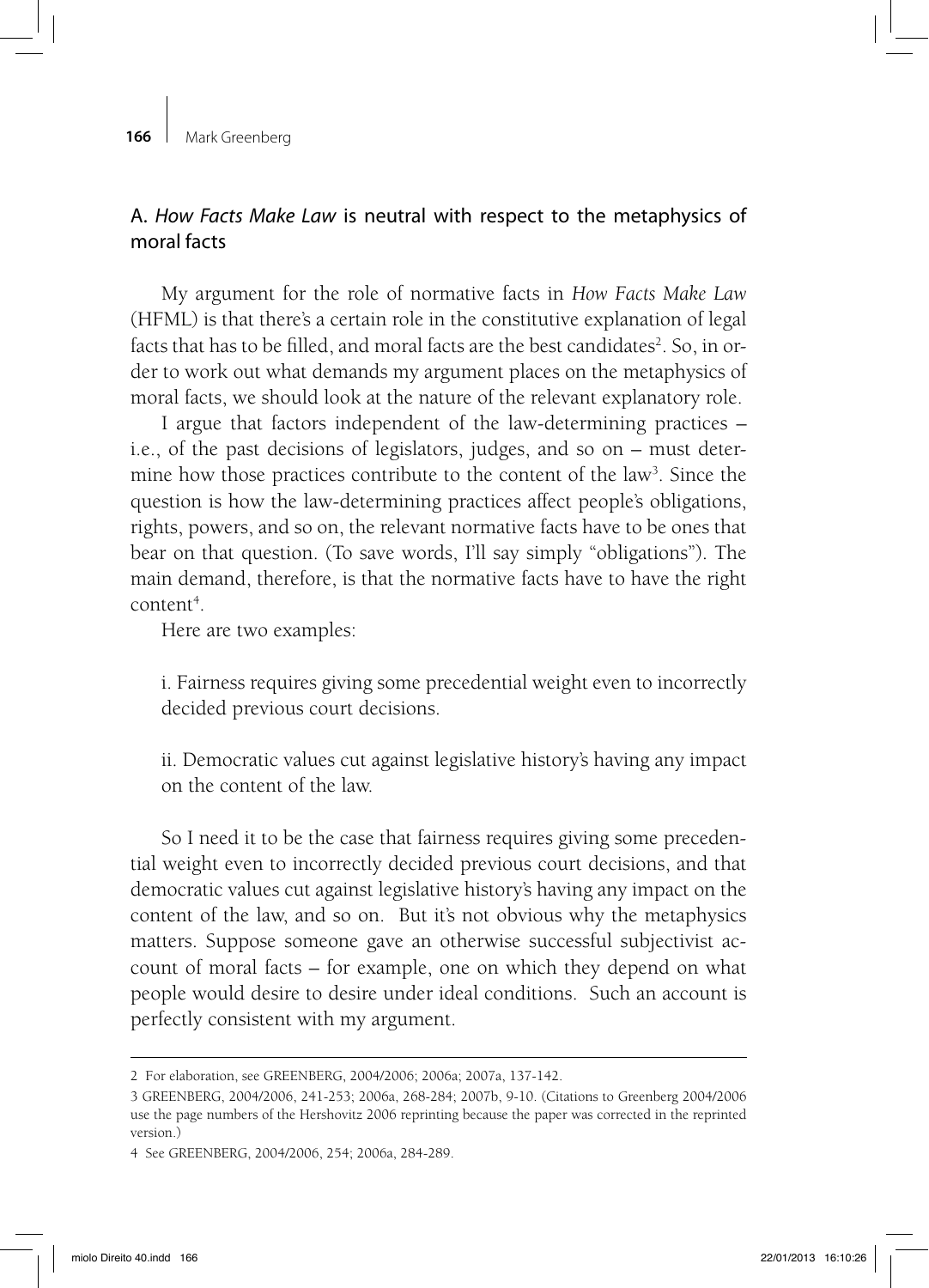Why does Himma think otherwise? He gives several reasons. I'm going to consider the three most important. The first two are supposed to show that various forms of cognitivist subjectivism are ruled out by my argument. The third concerns non-cognitivism and also theories that hold that all of our ordinary moral claims are false.

### **1. Subjectivist theories: reductive theories and** *How Facts Make Law*

Himma's first argument is that the argument of HFML requires that moral facts be normative. This requirement, he claims, cannot be satisfied by subjectivist theories of moral facts that make use of exclusively descriptive resources (such as facts about what people approve and disapprove of). Such a theory, according to Himma, "claims that moral judgments are purely descriptive reports of the speaker's attitude towards the relevant act" (p. 155).

First, a preliminary point. I don't think that my argument does require that moral facts be normative in the sense of necessarily providing genuine reasons for action. That's why, as I discuss in HFML, non-normative conceptual truths could potentially provide the kind of rational intelligibility that is at issue. (It's just that in the case of law, it so happens that the best candidates for the needed reasons are moral facts, which are, in my view and that of most theorists, normative.)

I gave examples above of the sort of facts that are at issue. These are, of course, paradigms of normative facts. So in the paper I refer to them as "normative facts." But that these facts are normative – that is, that they provide reasons for action – doesn't matter for my argument. What matters is only that the facts in question can make the obtaining of the legal facts intelligible in light of the law practices. Suppose it's a fact that democracy supports the textualist approach to statutory interpretation. That fact helps to make intelligible why a statute makes a certain contribution to the law, and it does so regardless of whether democracy's supporting textualism provides any genuine reason for action.

But let's leave this point aside. I'd like to use Himma's argument to make a more general point. So let's assume that my argument does require that moral facts be normative. Himma says that my argument therefore rules out subjectivist theories that appeal only to descriptive facts.

We can distinguish two kinds of subjectivist theories. First, there are theories that maintain that they can account for the apparent features of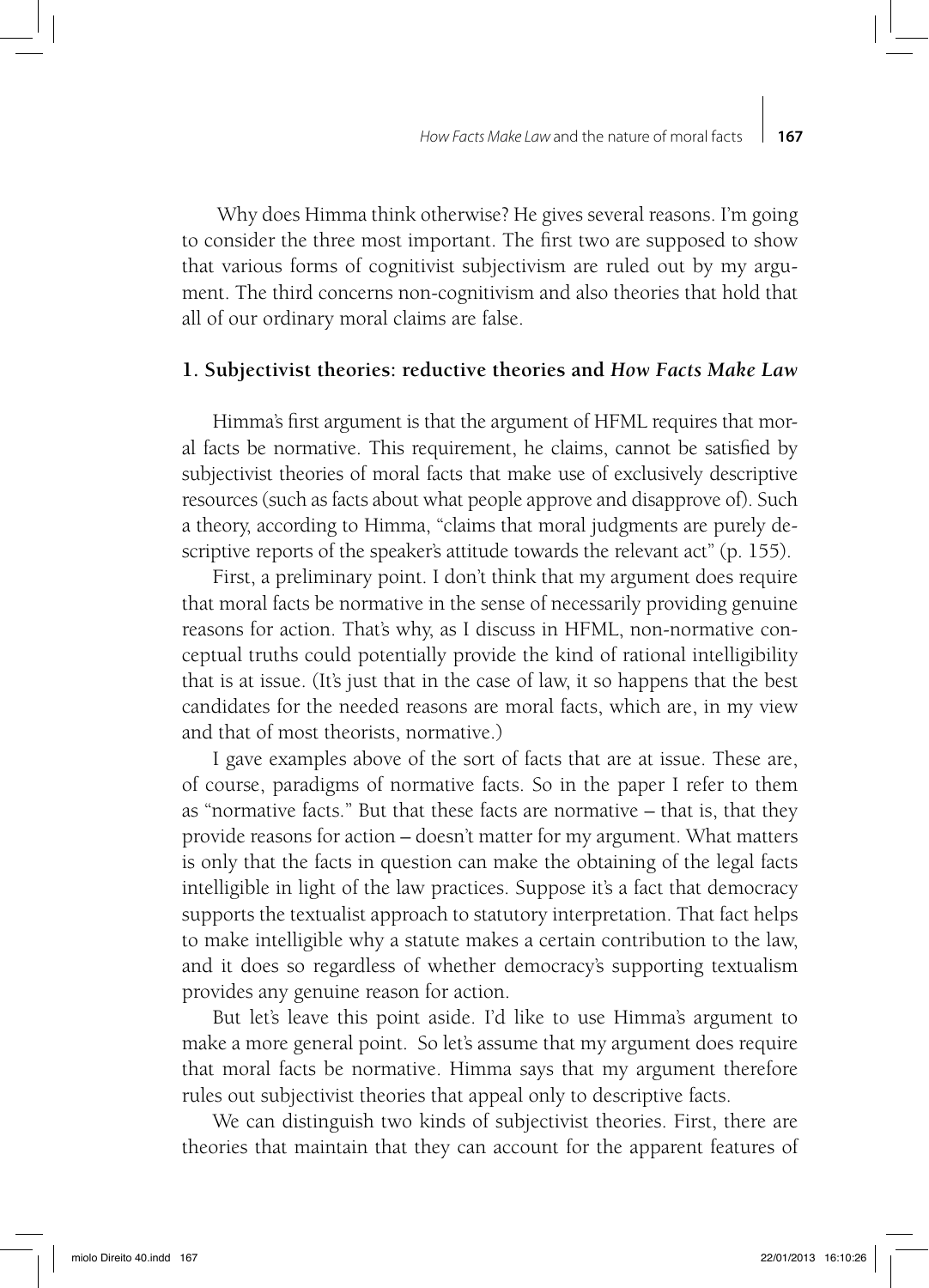## **168** | Mark Greenberg

moral facts in terms of non-normative facts such as facts about people's attitudes. Call such theories reductive theories because they hold that normativity is reducible to non-normative phenomena. Second, there are theories that deny that moral facts are normative or, more generally, that they have the features that we ordinarily take them to have. Such theories are a form of error theory because they claim that we are in error about the features of moral facts. I'm going to focus on reductive theories for the moment. (I'll come to error theories in section 3.)

Himma's claim, again, is that subjectivist theories that appeal only to descriptive resources cannot account for the normativity of moral facts. Now it's obviously too quick to say that because a theory does not make use of normative resources, it can't account for normativity. That form of argument would rule out any reductive account of anything. It's the point of reductive accounts that they attempt to account for some target phenomenon entirely in terms of other phenomena.

I therefore assume that Himma has reasons specific to this domain for thinking that reductive accounts of normativity cannot be successful. But – and this is the crucial point – to the extent that he is relying on these arguments to rule out such theories, it is not my arguments in HFML, but Himma's arguments against reductive accounts of normativity that are doing the work.

The point that I am making applies not just to normativity but to other putative features of moral facts. Roughly, there are two possibilities. The first is that some sophisticated reductive subjectivist theory could succeed in accounting for the features of moral facts that are part of our understanding of those facts. If such a theory could be otherwise successful in accounting for moral facts, I don't see any reason why such a subjectivist theory couldn't provide facts of the sort my argument requires. (In order to provide such reasons, Himma would have to point to demands that my argument makes on moral facts that are special to my argument – i.e., that go beyond the demands made by our ordinary or philosophical understanding of moral facts.)

The second possibility is that no reductive subjectivist theory could be successful in accounting for moral facts. There are features of moral facts, such as their normativity, that reductive subjectivist theories cannot explain. But, in that case, such theories fail not because of my argument but because they can't account for moral facts.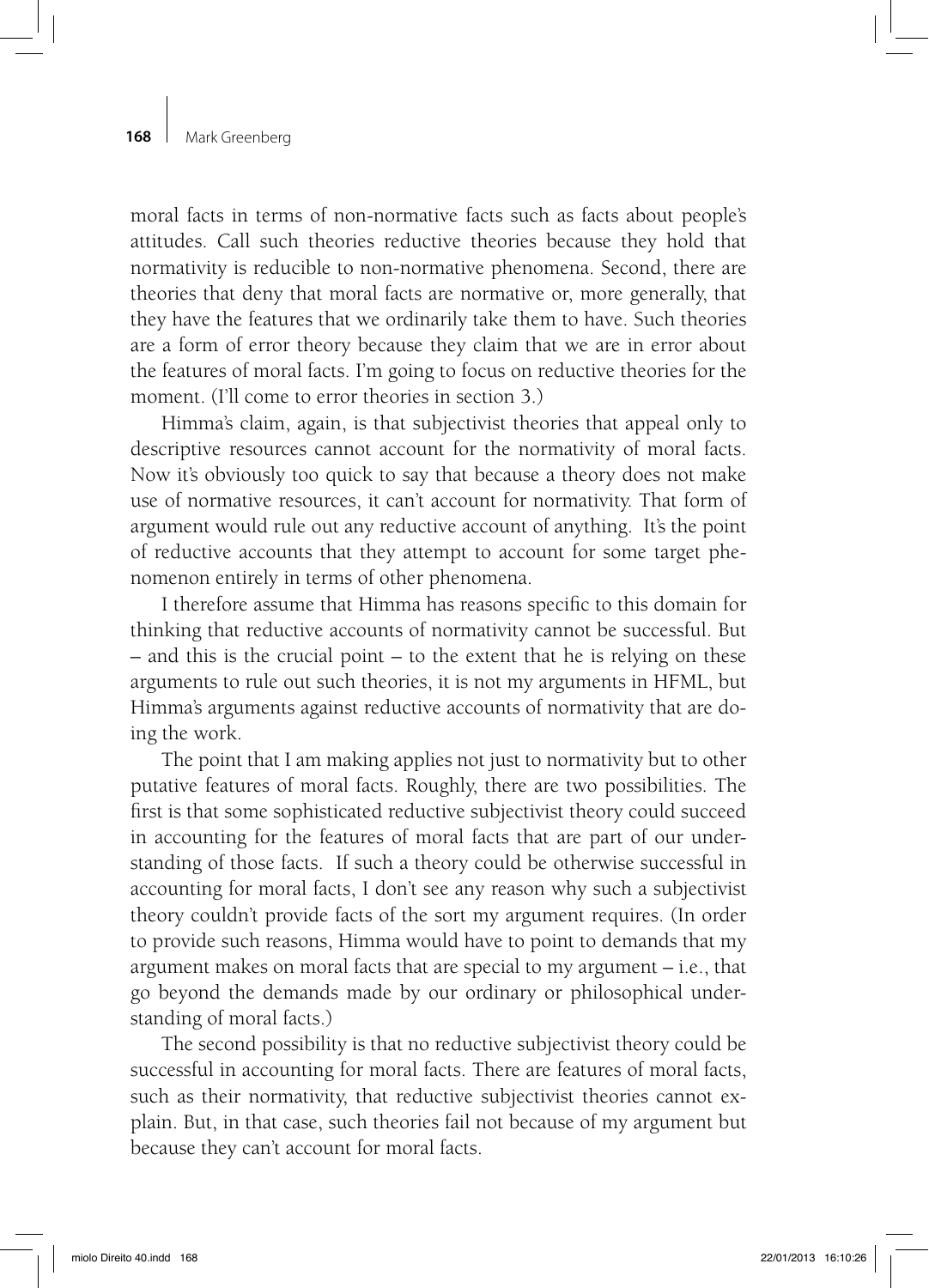The general moral is that Himma needs to show something much stronger than that a subjectivist or non-cognitivist theory could not account for the moral facts that, according to my conclusion, legal facts depend on. He needs to show that an otherwise successful subjectivist or non-cognitivist theory could not do so. In other words, it's not enough to point out that subjectivist and non-cognitivist theories have problems like the one Himma identifies when he says that the subjectivist theory he considers would not account for the normativity of moral facts. That may be true, and it may even be true of every possible subjectivist theory. But that would show only that there are fatal meta-ethical objections to such theories. It wouldn't show that my argument was responsible for the fatal objections.

# **2. Subjectivist theories: a moral parallel to the argument of** *How Facts Make Law***?**

Himma has a second argument for his claim that my argument in HFML rules out any form of subjectivism that makes moral facts depend on people's attitudes or practices. The core idea is that an analogue of my argument for the case of morality shows that attitudes and practices cannot themselves determine moral facts.

Himma's argument assumes that if practices are to determine moral facts, they must rationally determine them in the sense in which I use that term in HFML<sup>5</sup>. Without that assumption, the analogue of my argument for the moral case is a non-starter. But this assumption is a strong meta-ethical assumption, and one that is not supported by anything in my argument.

In my view, moral facts are not determined by social practices at all. So the question of whether they are rationally determined by social practices does not arise<sup>6</sup>. But obviously the question does arise for the kind of subjectivist that Himma is considering at this point in his argument: a subjectivist who maintains that moral facts are determined in some complex way by people's beliefs, desires, behaviors, and practices. As noted, if the relevant kind of determination were not rational determination, Him-

<sup>5</sup> See GREENBERG, 2004/2006, 231-234; 2006a, 268-271; 2006b, 115-118.

<sup>6</sup> See GREENBERG, 2006b, 130-136, especially pp. 134-136.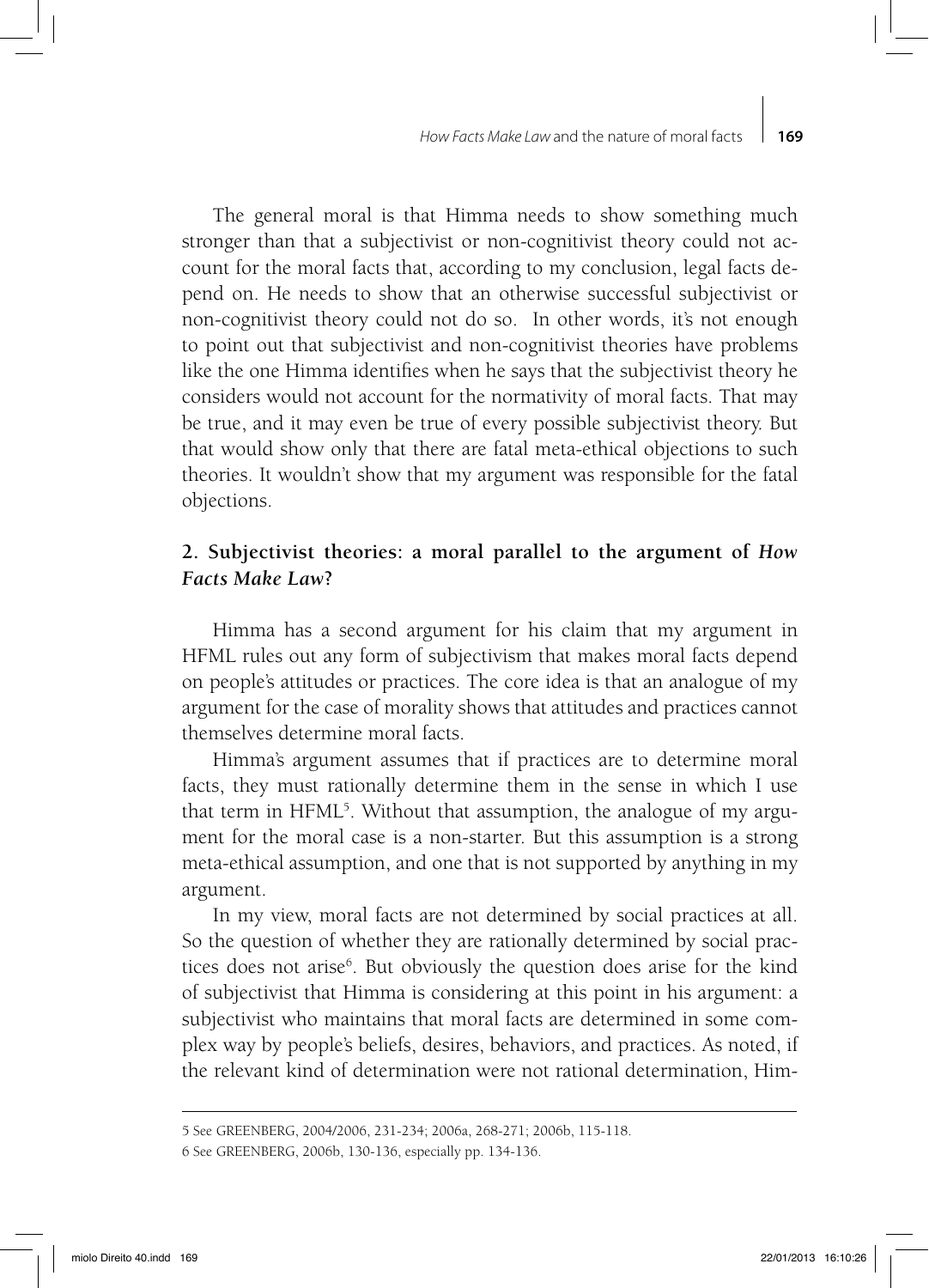## **170** | Mark Greenberg

ma's argument against practice-based subjectivist theories would not go through. In order to show that rational determination was the relevant kind of determination, one would have to make a meta-ethical argument. (The considerations that I appeal to in the legal case to support the claim that the determination of legal facts is rational determination obviously would not be relevant in the moral case)<sup>7</sup>. If one were successful, one could indeed launch an argument, parallel to my legal argument, to show that moral facts could not be determined by practices alone. But one would have relied on a meta-ethical argument.

It is worth nothing that the subjectivist theorist would likely not accept Himma's assumption that the relevant kind of determination was rational determination. And the kinds of considerations that I adduced in my paper to support the claim that the determination relation in law is rational determination seem absent here. For example, it is no part of our ordinary moral practice to explain why particular moral requirements obtain in terms of underlying decisions that are their determinants. Rather, we explain moral requirements in moral terms<sup>8</sup>.

Himma also claims that my argument can be used to derive objectivism in meta-ethics from the possibility of rules of language. I will briefly sketch why he is mistaken.

Himma envisages an argument with respect to language that is parallel to my argument with respect to law. The first premise would be that the semantics and syntax of a natural language, say English, are determined in part by practices – in particular by the practices of using the words. Let's grant this. The second premise, which we can also grant, is that there are many rules of syntax and semantics.

Himma claims that my arguments regarding rational determination are not in any way special to law. So, he urges, if they show that the content of the law is rationally determined, then they show that semantic and syntactic rules are as well.

But the claim on which this inference is based is a mistake. As described in HFML, the reasons for thinking that determination in the legal domain is rational determination are very much specific to law. To take one example, I rely on the fact that it is part of the practice of law that a judge

<sup>7</sup> See GREENBERG, 2004/2006, pp. 237-240.

<sup>8</sup> See GREENBERG, 2006b, pp. 134-135; cf. Greenberg 2004/2006, pp. 238-240.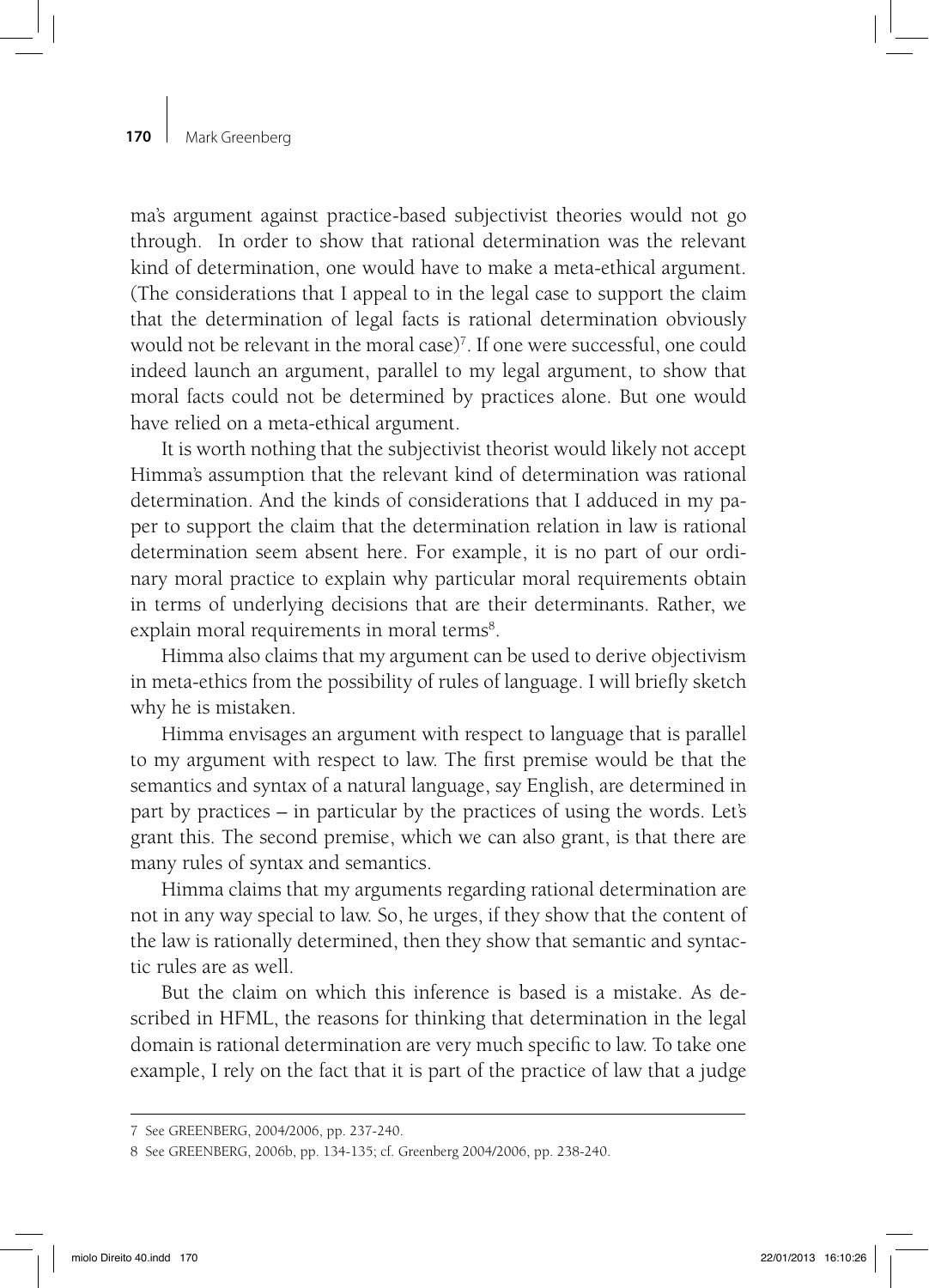or lawyer who makes a claim about what the law is must give reasons that support that claim<sup>9</sup>. There is no parallel in the case of language. In the normal case, it is infants who work out what the rules of syntax and semantics are from the practices. And no one challenges them to give reasons. Not only is it no part of the practice that one is required to explain why the determinants of the linguistic rules make the rules what they are, competent speakers of the language in general cannot give such explanations. Indeed, the relation between the semantics and the determining facts – the meta-semantics – is the subject of great controversy among philosophers of language and mind.

It might be objected that if the connection between the practices and the rules of language were not rationally intelligible, we would never be able to work out what the rules were. This objection rests on a mistake, however. It may be, as Chomsky has famously argued, that infants are able to work out what the rules of the language are only because of hard-wired speciesspecific mechanisms that exclude many possibilities that are not ruled out by the data. Even if this view is correct, it remains possible that the total set of practices provides reasons sufficient to rule out all possible incorrect candidates. But there is no force to the objection that linguistic rules must be rationally determined in order for infants to be able to learn them<sup>10</sup>.

Even if Himma could show that the rules of language were rationally determined, what would follow by my argument is merely that something independent of the practices must play a role in the determination of those rules. We would then, as in the case of law, have to consider potential candidates for this role. In the case of language, moral facts would be very poor candidates. For the subject matter is not the subject matter of morality at all. It is not even clear that normative facts of a different sort – e.g., semantic normative facts, if there are such things – would be the best candidates. For, in the case of language, there might be non-normative conceptual truths that would do the needed work.

I have now argued against both of Himma's reasons why subjectivist theories are ruled out by my argument. (He gives a third reason that I will not address because it is directed only at what he himself agrees is a very implausible form of subjectivism.)

<sup>9</sup> See GREENBERG, 2004/2006, 2p. 39.

<sup>10</sup> See GREENBERG, 2004/2006, 238 n. 25; see also GREENBERG, 2006b, 135-136.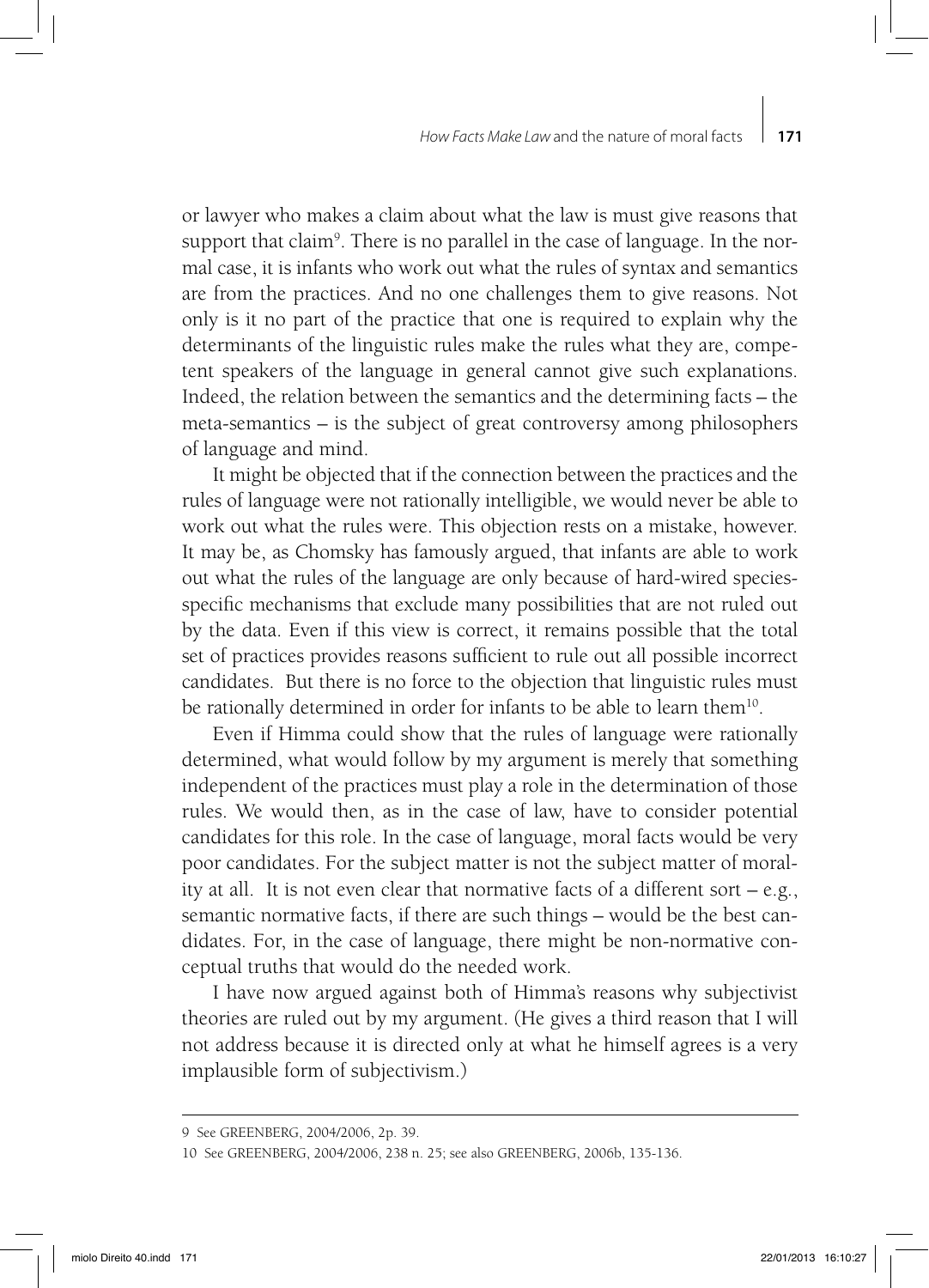#### **3. Error theories and non-cognitivist theories**

Himma points out that, in HFML, I write that by "normative facts" I mean simply true normative propositions. Himma claims that this understanding of normative facts rules out both error theories like J.L. Mack $ie^2$ <sup>11</sup>, according to which there are no true moral propositions and noncognitivist theories according to which there are no moral propositions.

When I say, in HFML, that normative facts are true normative propositions, I intend merely to offer a common, plausible, and relatively metaphysically non-committal account of value facts. Perhaps I could find an even more neutral formulation, but it's difficult to find a way to write that is neutral with respect to every possible philosophical view. I don't think that anything in my argument depends on the understanding of value facts as true propositions.

Himma assumes that the truth of non-cognitivist theories is inconsistent with the existence of the moral facts that I need. I want to make a point about this assumption that is roughly parallel to the point that I made above about Himma's argument that subjectivist theories cannot account for normativity. One approach that is common among contemporary noncognitivist theories is try to account for moral discourse in a non-cognitivist way. Unlike old-fashioned emotivism, such theories do not claim that the surface of moral discourse is mistaken. Rather, they try to find a non-cognitivist account of the semantics of that discourse. For example, they try to meet the Frege-Geach challenge to make sense of embedded uses of moral claims. Such theories accept that it is true – even a fact – that, e.g., democracy supports interpreting statutes according to their plain meaning. It's just that they have a non-cognitivist account of what that means.

If a sophisticated non-cognitivist theory is otherwise successful in its ambition to account for moral discourse, it may well be able to provide what my argument needs. A sophisticated non-cognitivist theory will have to have the resources to explain how moral claims can function in arguments: how they can entail conclusions, how they can be antecedents or consequents of conditionals, and so on. A theory that has such resources ought to be able to account for the way in which democracy and fairness can explain the relevance of law practices to the content of the law.

<sup>11</sup> MACKIE, 1977.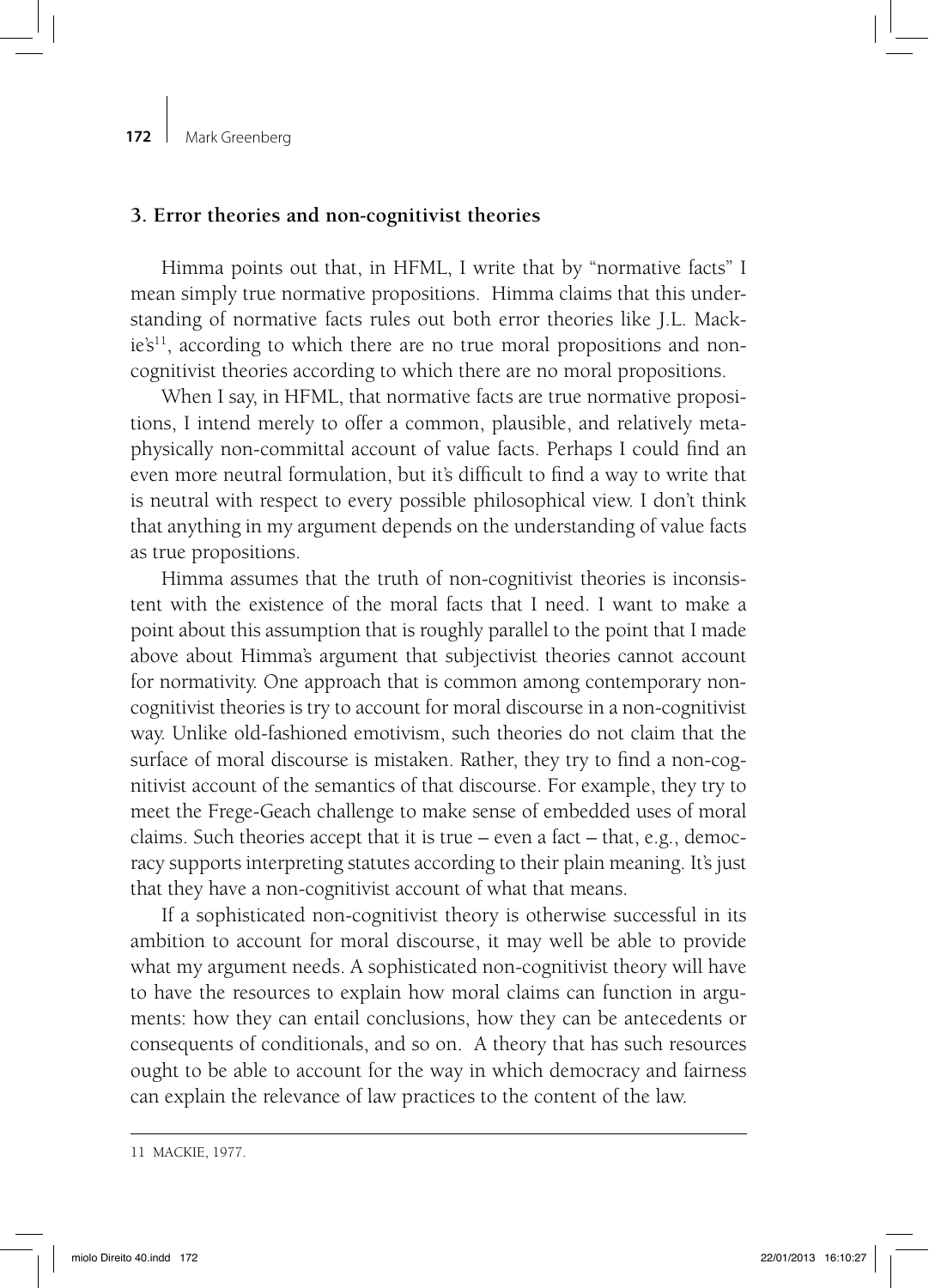## B. The existence of moral facts presupposed

I have argued that it is not true that my argument, if successful, would establish that there are objective moral facts. Its conclusion is neutral as to the metaphysics of moral facts.

I will now show that my argument does not establish even that there are moral facts at all. Therefore, it does not rule out old-fashioned noncognitivism or error theories that maintain that all moral claims are false.

In HFML, after arguing that law practices cannot themselves rationally determine the law, I argue that normative facts are the best candidates to provide what is missing. This stage of the argument depends on considering and eliminating plausible candidates. For example, I consider and reject the possibility that there is a non-normative conceptual truth about law that might do the necessary work. Moral facts – for example, about democracy and fairness – seem to be the best candidates. But this suggestion obviously depends on the plausibility of the view that there are such facts about democracy, fairness, and the like. (Although I use the term "facts" here and in what follows, talk of moral facts should be consistent with the kind of sophisticated contemporary non-cognitivist account of moral facts I mentioned above, if such an account were otherwise successful. Thus, in relying on the existence of relevant moral facts, I'm not relying on anything that a sophisticated non-cognitivist need reject.)

My legal positivist opponents and I largely agree that there are some things that democracy supports and other things that fairness supports (though we may disagree about which things they support) – the obtaining of such facts about democracy and fairness is not what is at issue between us. Therefore, it is not question-begging for me to appeal to such facts.

I want to conclude by agreeing with Himma to a limited extent. Although my argument does not demonstrate that there are moral facts, by showing that moral facts would fill a certain role and by ruling out other potential candidates to fill that role, my argument could add some support to one's belief in the existence of moral facts. How much my argument will make it rational to increase your confidence in the existence of moral facts will depend on your prior confidence that there are legal facts compared with your prior confidence that there are moral facts. For example, if you are highly confident that there are both moral facts and legal facts – the situation with most of my interlocutors – your confidence that there are